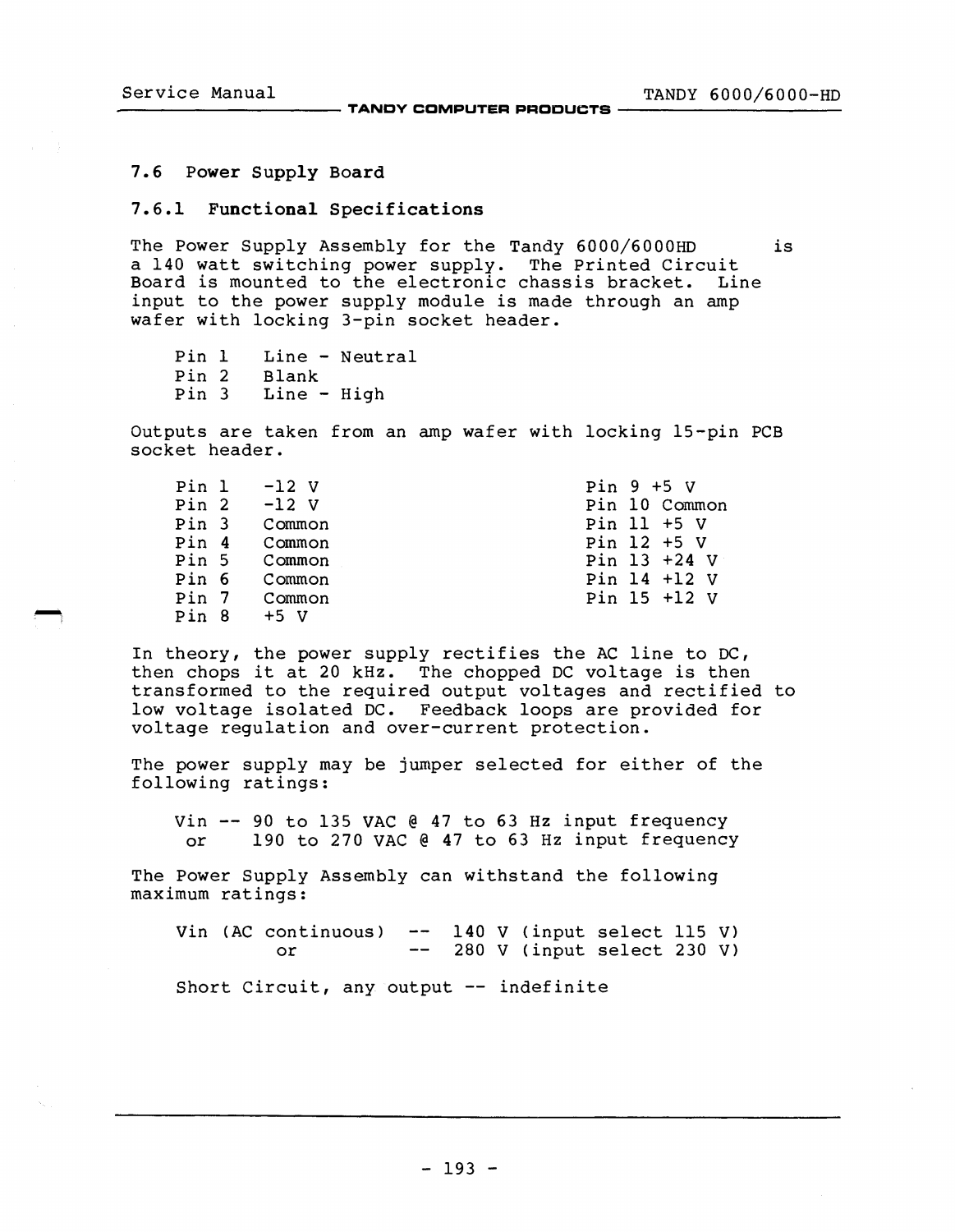$\rightarrow$ 

Service Manual TANDY COMPUTER PRODUCTS TANDY 6000/6000-HD

|                 |     | Min       | Tvp      | Max      |   |
|-----------------|-----|-----------|----------|----------|---|
| Output Voltages | vol | 4.95      | 5.00     | 5.25     |   |
|                 | VO2 | 11.40     | 12.00    | 12.60    | v |
|                 | VO3 | See Notes |          |          |   |
|                 | vo4 | 21.60     | 24.00    | 26.40    | v |
|                 | VO5 | $-11.40$  | $-12.00$ | $-12.60$ | v |

### V04, no load tolerance

- Note: 1) V03 must not change from its initial value by more than + 100 millivolts under the following load conditions on the VO4 output.<br>a) A step increase in output curr
	- a) A step increase in output current from O.OA (initial condition) to 2.5A Max. decaying to 0.92A total within 350 msec.
	- b) A step increase in output current from 0.55A (initial condition) to 3.05A Max. decaying to 1.45A total within 350 msec.
	- 2) The V03 output may vary + 5% under all other conditions of rated line, load, and temperature.

|                    |                  | Min  | Typ  | Max   |              |
|--------------------|------------------|------|------|-------|--------------|
| Output Loads       | <b>IO1</b>       | 3.0  | 4.3  | 13.36 | A            |
|                    | IO <sub>2</sub>  | 0.25 | 0.50 | 0.75  | A            |
|                    | IO <sub>3</sub>  | 0.10 | 1.0  | 1.5   | A            |
|                    | IO4              | 0    | 1.3  | 2.0   | $\mathbf{A}$ |
|                    | IO <sub>5</sub>  | 0.05 | 0.1  | 0.2   | A            |
|                    |                  | Min  | Typ  | Max   | Units        |
| OCP, Current Limit |                  |      |      |       |              |
|                    | ICL1             | 14.0 | 15.0 | 16.0  | А            |
|                    | ICL <sub>2</sub> | 1.1  | 1.6  | 2.0   | A            |
|                    | ICL <sub>3</sub> | 1.6  | 2.3  | 3.0   | A            |
|                    | ICL4             | 2.1  | 2.5  | 3.0   | A            |
|                    | ICL <sub>5</sub> |      | 1.0  | 2.0   | A            |

Note: VO5 is a thermally protected IC regulator.

|                   |                                                                                 | Min  | Typ  | Max                           |                                                                                  |
|-------------------|---------------------------------------------------------------------------------|------|------|-------------------------------|----------------------------------------------------------------------------------|
| OVP, Crowbar VCB1 | 5.94                                                                            | 6.25 | 7.00 | v                             |                                                                                  |
| Output Noise      | VO1<br>VO <sub>2</sub><br>VO <sub>3</sub><br>VO <sub>4</sub><br>VO <sub>5</sub> |      |      | 50<br>100<br>100<br>250<br>50 | $MV$ $p-p$<br>$mV$ $\bar{p} - \bar{p}$<br>$mV$ $p-p$<br>$mV$ $p-p$<br>$mV$ $p-p$ |
| Efficiency        |                                                                                 | 70   | 80   |                               | 8                                                                                |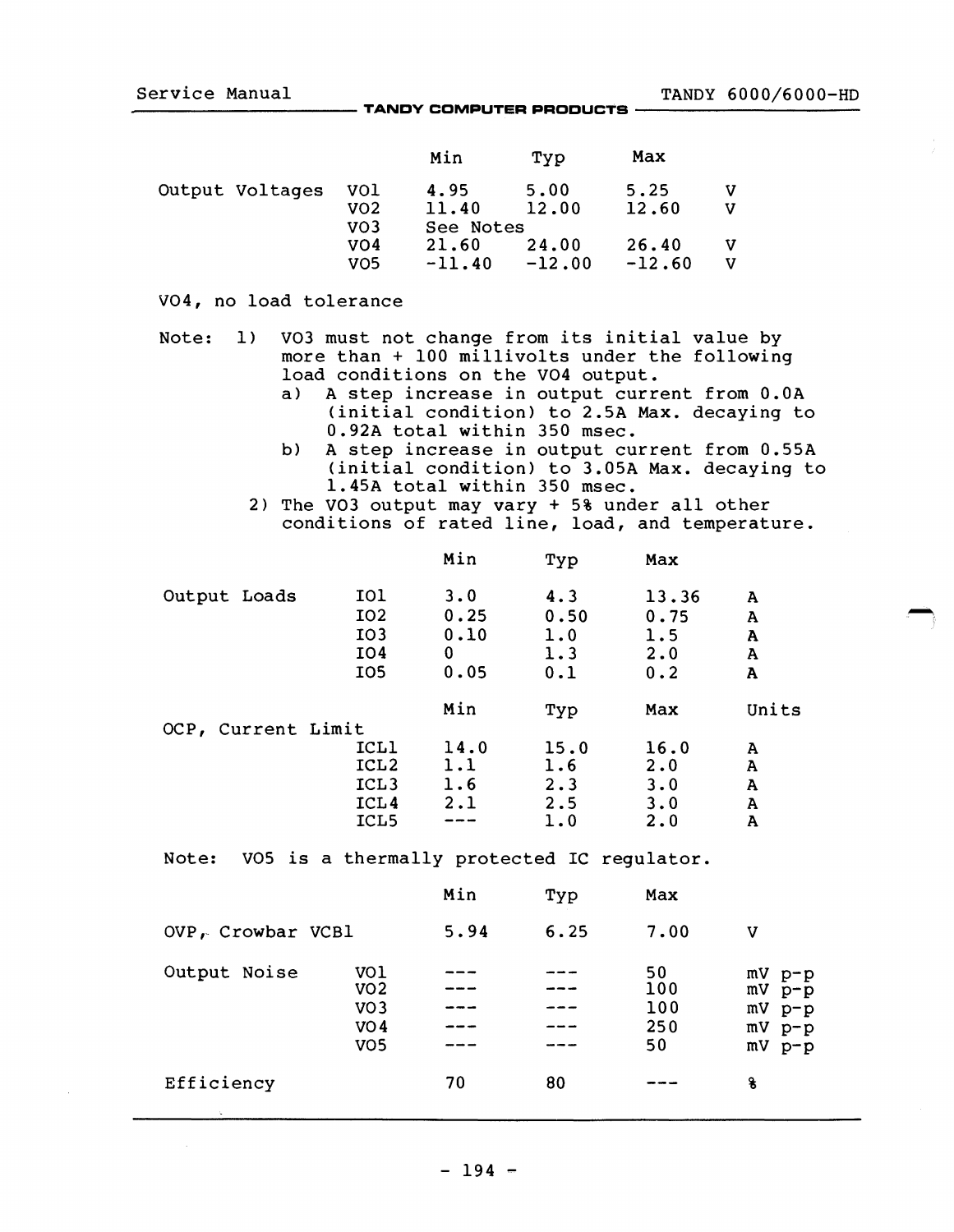Service Manual TANDY 6000/6000-HD ----------- **TANDY CDMPUTER PRDDUCTS** -----------

|                                                                                 | Min               | Typ                  | Max |                         |
|---------------------------------------------------------------------------------|-------------------|----------------------|-----|-------------------------|
| Hold Up Time:<br>Full Load Lo Line<br>Full Load Nom Line                        | 10<br>16          | 18<br>30             |     | mSec<br>mSec            |
| Insulation Resistance<br>Input to Output<br>Input to Ground<br>Output to Ground | 100<br>100<br>100 | 1000<br>1000<br>1000 |     | M ohm<br>M ohm<br>M ohm |
| Isolation<br>Input to GND<br>and Output                                         | 4.25              |                      |     | KVDC                    |

Line Conducted EMI must meet FCC Part 155 requirement for a Class A computing device with a 10db margin.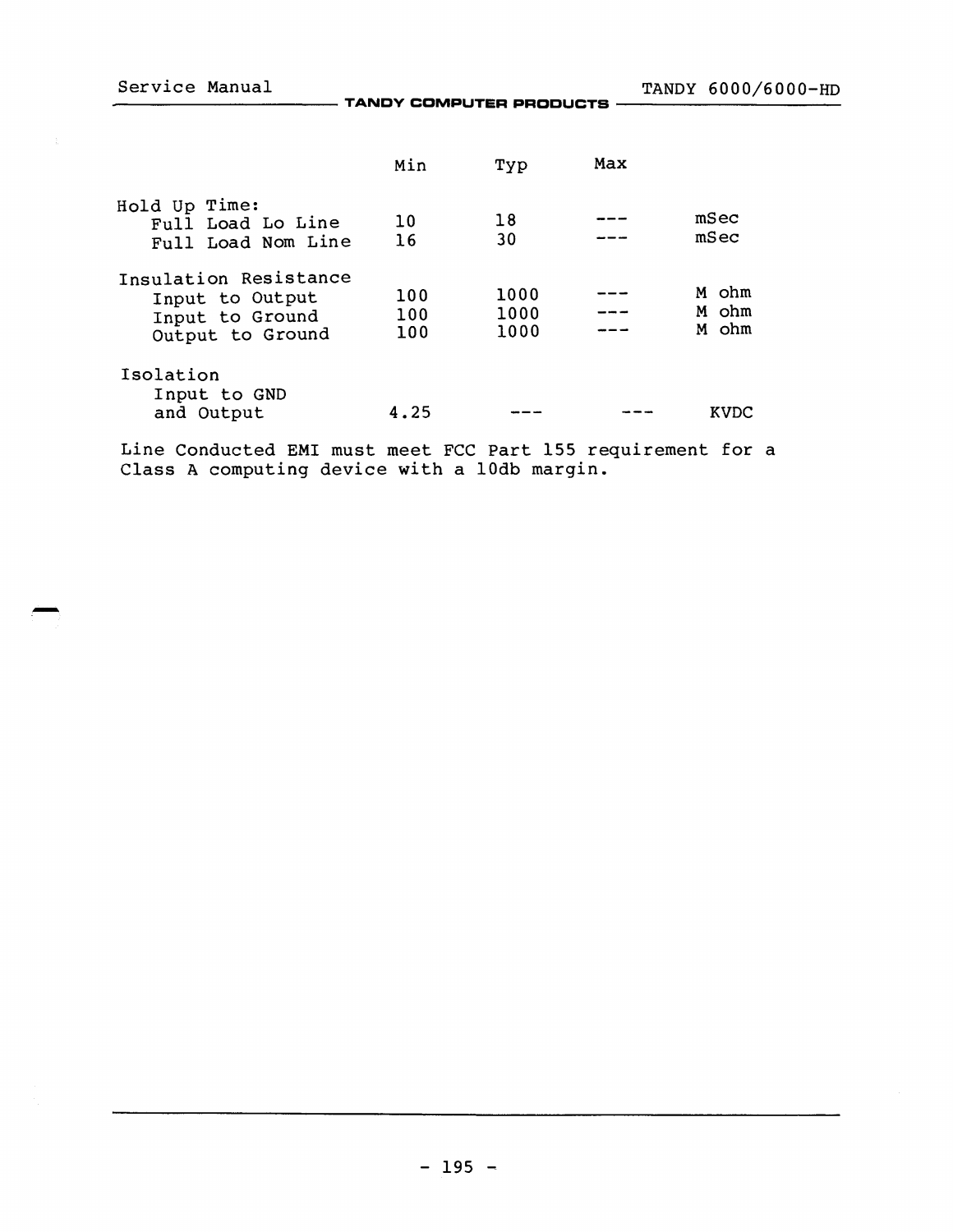# 7.6.2. Equipment for Test Set-up

1. Isolation Transformer (minimum of 500 VA rating)

# CAUTION

Dangerously high voltages are present in this<br>power supply. For the safety of the individue For the safety of the individual doing the testing, please use an isolation transformer. The 500 VA rating is needed to keep the AC waveform from being clipped off at the peaks. These power supplies have peak charging capacitors and draw full power at the peak of the AC waveform.

- 2. 0-140 V Variable Transformer (Variac) -- used to vary the input voltage. Recommend 10 amp, 1.4 KVA rating, minimum.
- 3. Voltmeter -- Need to measure DC voltages to 50 VDC and AC voltages to 200 VAC. Recommend two digital multimeters.
- 4. Oscilloscope -- Need X10 and X1 probes.
- 5. Load board with connectors  $-$  See Table 7-5 for values of loads required. The entry on the table for Safe Load Power is the minimum power ratings for the load resistors used.

Note: Because of its design, this power supply must have a load present or damaging oscillations may result. Never test the power supply without at least the minimum load shown in Table 7-5.

6. Ohmmeter

# 7.6.3 Set-Up Procedure

1. Set up as shown in Figure 7-15. You will want to monitor the input voltage and the output voltage of the regulated bus, which is the +5 V output, with DVMs. Also monitor the +5 V output with the oscilloscope using 50 mV/div sensitivity. The DVM monitoring the +5 V output can also be used to check the other outputs. See Paragraph 7.3.4 for test points within the power supply.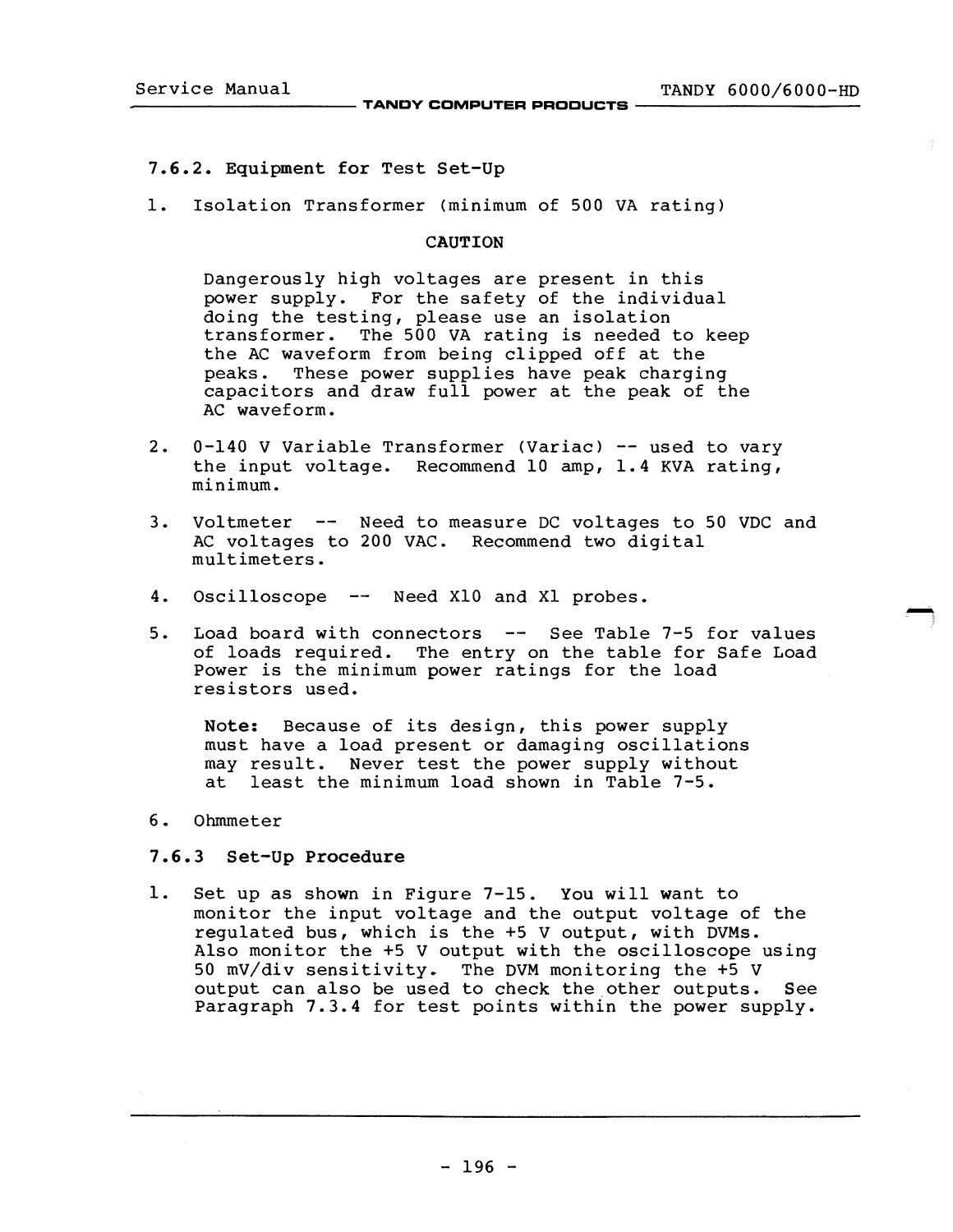$\overline{\phantom{a}}$ 

Service Manual TANDY 6000/6000-HD ----------- **TANDY COMPUTER PRODUCTS** -----------

| Output    | Min Load<br>Amps | R for Min Max Load R for Max<br>Load | Amps      | Load               | J2<br>Pins     |
|-----------|------------------|--------------------------------------|-----------|--------------------|----------------|
|           |                  |                                      |           |                    |                |
| +5V V01   | 3.0              | $1.66$ ohm<br>30 W                   | 13.36     | $.34$ ohm<br>130 W | 8, 9,<br>11,12 |
| $+12$ V02 | .25              | 48 ohm<br>6 W                        | .75       | $16$ ohm<br>20 W   | 15             |
| $+12$ V03 | .10              | $120$ ohm<br>4 W                     | 1.5       | 8 ohm<br>40 W      | 14             |
| $+24$ V04 | $\mathbf{0}$     | Infinity                             | 2.0       | $12$ ohm<br>100W   | 13             |
| $-12$ V05 | .05              | $2.4$ ohm<br>W<br>$\mathbf{1}$       | $\cdot$ 2 | 60 ohm<br>5 W      | 1, 2           |

Table 7-9. Power Supply Voltage Chart



Figure 7-15. Test Layout, Power Supply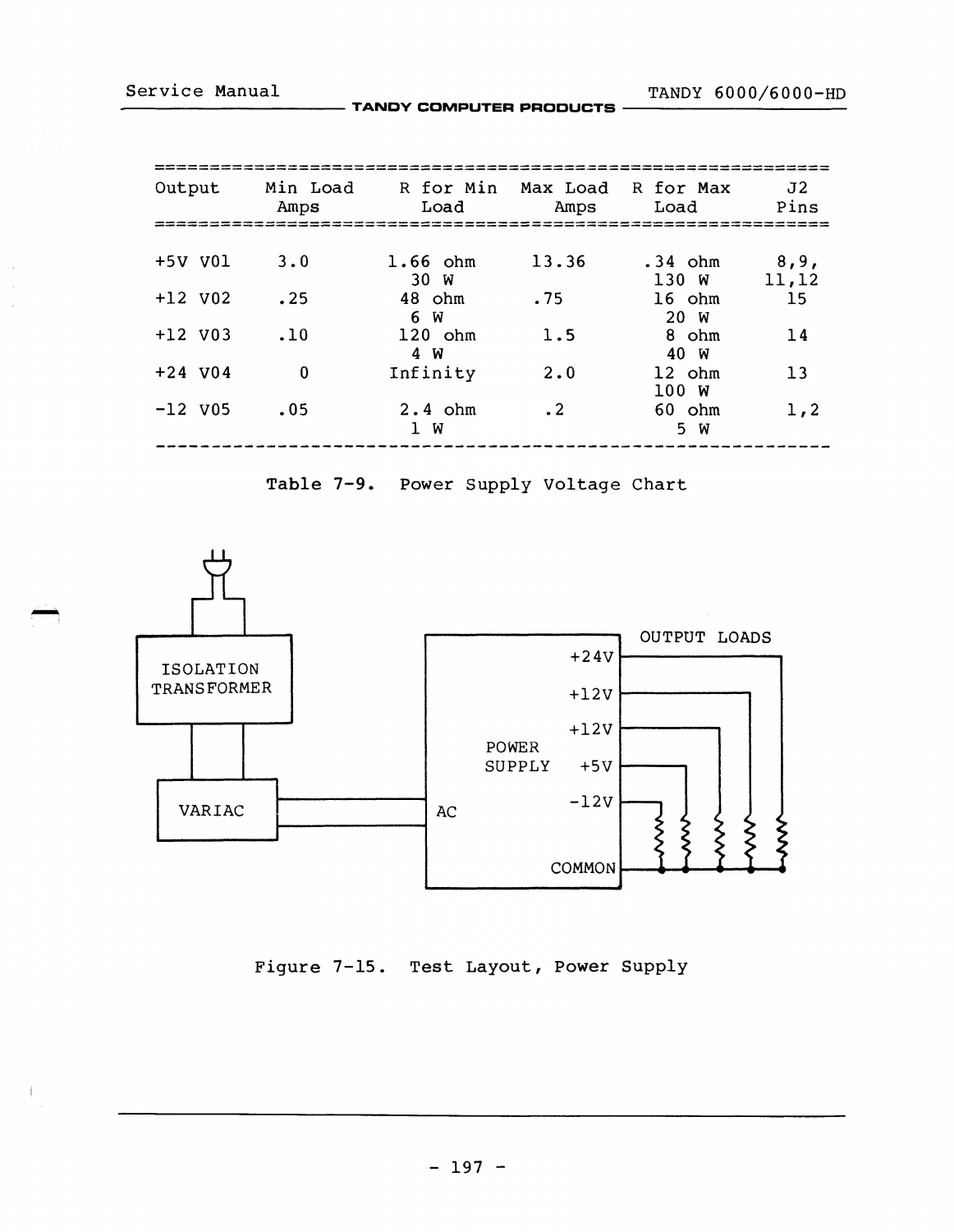2. Visual Inspection

Check power supply for any broken, burned, or obviously damaged components. Visually check the fuse. If any questions, check with an ohmmeter.

3. Start-up

Load power supply with minimum load as specified in Table 7-5. Bring up power slowly with the variable transformer while monitoring the +5 V output with the oscilloscope and DVM. The power supply should start with approximately 40-60 volts applied, and should regulate when 95 VAC is reached. If the output has reached 5 volts, complete a performance test as shown in Section 7.3.5. If there is no output, refer to Section 7.3.4.

4. Bracket Removal

The main PCB is held to the bracket with screws and uses spacers to separate the PCB from the bracket. An insulator is inserted between the PCB and the mounting bracket to ensure that the bracket cannot short any of the pins of the PCB.

# 7.6.4. No Output

1. Check Fuse

If a fuse is blown, replace it but do not apply power until the cause of the failure is found.

2. Preliminary Check on Major Primary Components

Check diode bridge (DB1), power transistor (Q7), and catch diode (Q7) for shorted junctions. If any component is found shorted, replace it.

3. Preliminary Check of Major Secondary Components

Use an ohmmeter to check for shorted outputs on the various output lines. If the +5 V output is shorted, check also crowbar SCR (SCR1) and zener diode (Zl).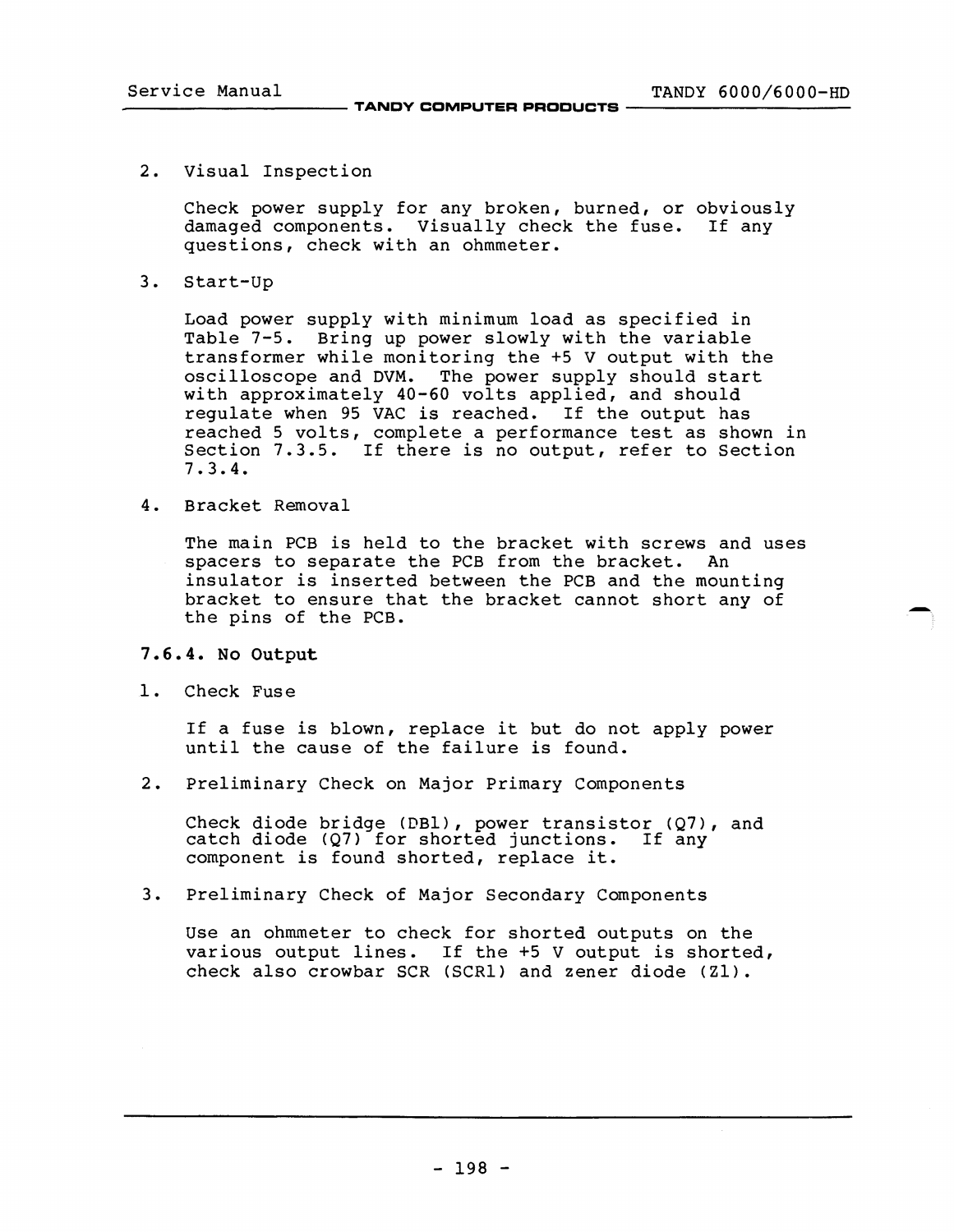# Service Manual TANDY 6000/6000-HD -----------**TANDY COMPUTER PRODUCTS** -----------

#### 4. Check for B+

Set up power supply and attach the XIO scope probe ground to the cathode side of D5. Slowly turn up the power and check for B+ on the cathode side of D9. With an input of 95 VAC, this point should be betweeen 130 and 170 VDC. If this is not correct, check DBl, the fuse (Fl), and if necessary, R5, D12, and D13. Also check input capacitors  $C5$ ,  $C6$ ,  $C7$  and  $C8$ .

### CAUTION

# Your scope should be powered by an isolation transformer.

# 5. Check Ql Waveforms

Using X10 probe on the case of  $T0-3$  package of  $Q7$ , check the collector waveform. The transistor should be switching. The correct waveform is shown in Figure 7-16. If switching is not present, check for shorted junctions on Q7. If Q7 is not shorted, check the base waveform.

The base of  $Q7$  (looking under the PCB) is the pin from the center of Q7 closest to the PCB edge. The correct waveform is shown in Figure 7-17. If the waveform is there, the problem is on the secondary side of the supply. If the wave form is not correct, the problem is in the control section of the supply and the supply should be returned to the repair depot.

2V/Div

10 uSec/Div

~00V/Div  $\Im c/Div$  $Input-95$   $VAC$ Load-minimum



Figure 7-16. Q7 Collector Waveform



Figure 7-17. Q7 Base Waveform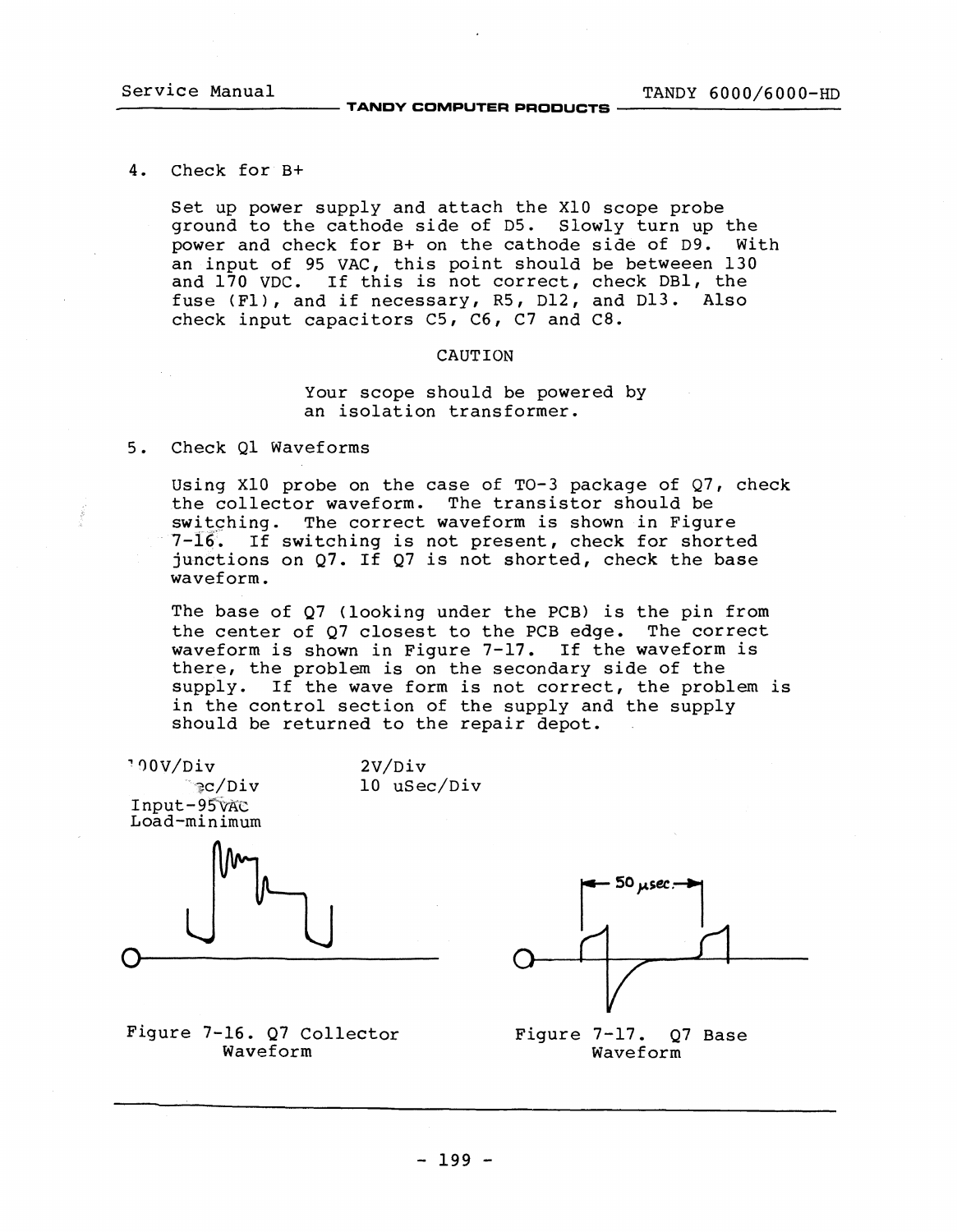# Service Manual TANDY 6000/6000-HD ----------- **TANDY COMPUTER PRODUCTS** -----------

### 7.6.5 Performance Test

Each of these test conditions should be set up and noted to be within the limits specified in Table 7-9.

| Test Input     |            |         |     | +5 Load +12 Load |             | $+24$ Load $-12$ Load |
|----------------|------------|---------|-----|------------------|-------------|-----------------------|
| $\mathbf{I}$   |            | 95 VAC  | Max | Max              | Max         | Max                   |
| 2              |            | 135 VAC | Max | Max              | in g<br>Max | Max                   |
| $\overline{3}$ | $*135$ VAC |         | Max | Max              | Max         | Max                   |
| $\overline{4}$ |            | 135 VAC | Min | Min              | Min         | Min                   |
| 5              |            | 95 VAC  | Min | Min              | Min         | Min                   |

\*On Test 3, input voltage should be varied over the full range to search for instability after correct outputs are noted at 135 VAC.

| Output                             | Min    | Max               | No Load                 | Ripple         |
|------------------------------------|--------|-------------------|-------------------------|----------------|
| V01/+5 Volt                        | 4.90V  | 5.10 <sub>V</sub> | $\sim$ $\sim$           | $50$ mV $P-P$  |
| V02/+12 Volt                       | 11.40V | 12.60V            | $\sim 100$ km s $^{-1}$ | $100$ mV $P-P$ |
| V03/+12 Volt See Note 1 See Note 1 |        |                   | $\sim$ $\sim$           | $100$ MV P-P   |
| V04/+24 Volt 21.20V                |        | 26.40V            | 30.0V                   | $250$ mv $P-P$ |
| V05/-12 Volt -11.40                |        | $-12.60V$         | $\sim$ $\sim$           | $50$ mV $P-P$  |

Table 7-10. Voltage and Ripple Specifications

# Notes:

1. V03 must not change from its initial value by more than +/- 100 mV under the following load conditions on the V04 output.

A step increase in output current from O.DA.to 2.SA maximum decaying to 0.92A total within 350 ms.

A step increase in output current from .55A to 3.05A maximum decaying to 1.45A total within 350 ms.

2. V03 output voltage may vary +/-5% under all other conditions of rated line load and temperature.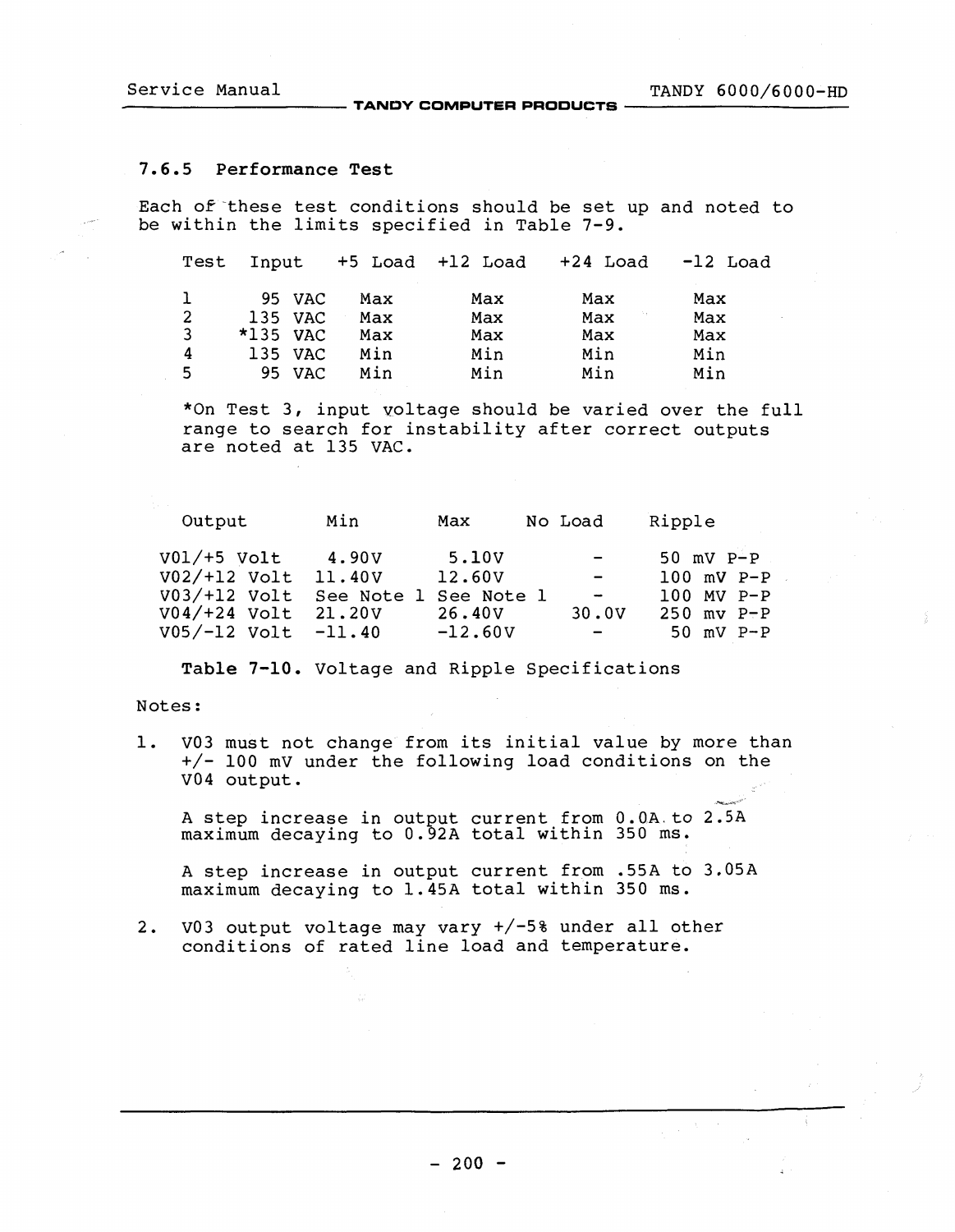$\Omega$ 0  $\leq$ .&;:.



 $\bigcap$ 

 $\mathbf{I}$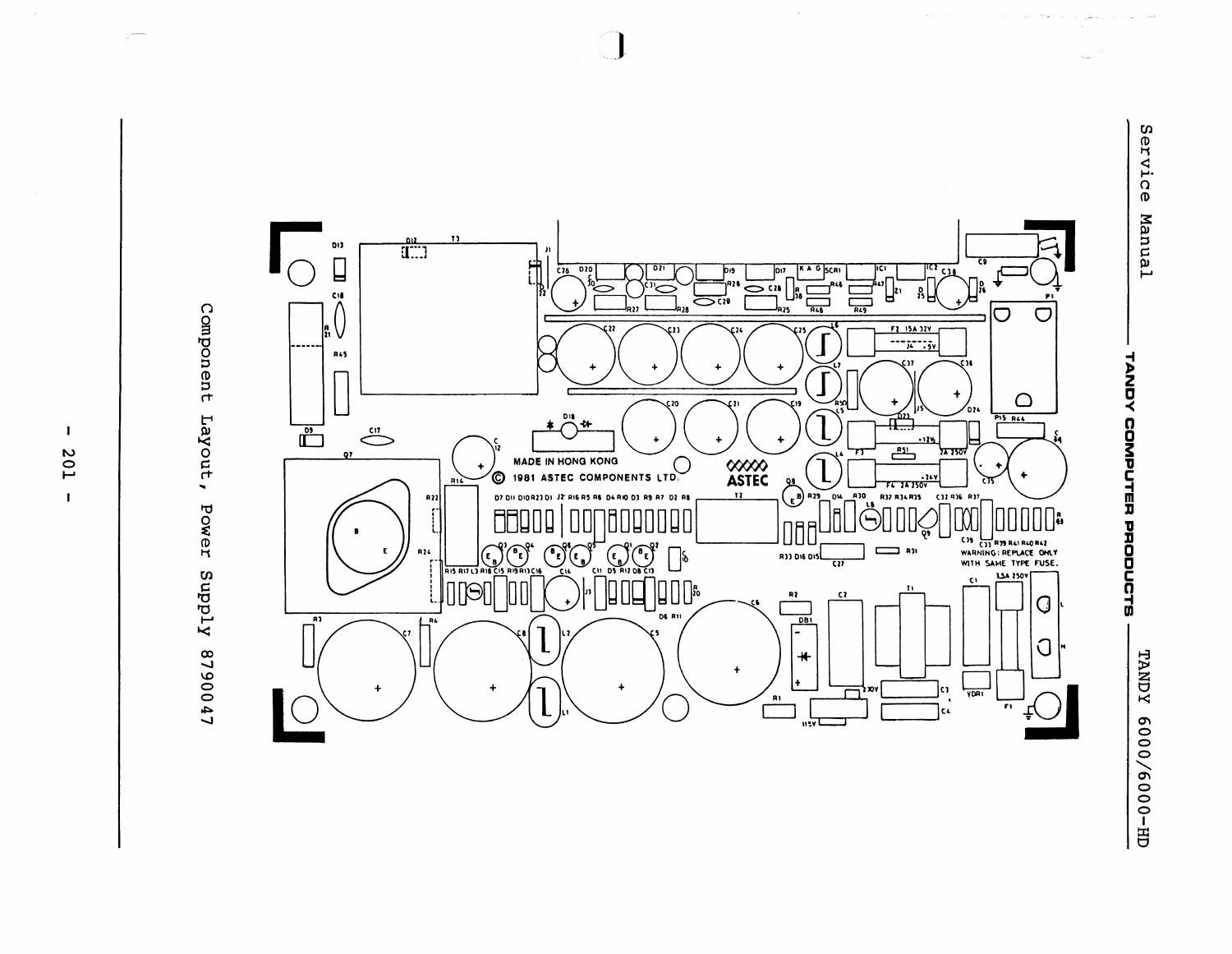Service Manual TANDY COMPUTER PRODUCTS TANDY 6000/6000-HD

Parts List, Power Supply 8790047 (Astec Components AAII082)

| =======<br>================================ |               |            |           |                                      |                    |                              |  |
|---------------------------------------------|---------------|------------|-----------|--------------------------------------|--------------------|------------------------------|--|
| Ref No.                                     | Description   |            |           |                                      |                    | Mfr. Part No.                |  |
| Capacitors                                  |               |            |           |                                      |                    |                              |  |
| C1                                          | Capacitor,    | $0.1$ uF,  |           | $250$ VAC,                           | 20%                | 068-10400010                 |  |
| C <sub>2</sub>                              | Capacitor,    | 0.22       | $uF$ ,    | 250 VAC,                             | 10%                | 068-22400010                 |  |
| C <sub>3</sub>                              | Capacitor,    | 2200       | $pF$ ,    | $400$ VAC,                           | 2084)              | 055-22220001                 |  |
| C <sub>4</sub>                              | Capacitor,    | 2200       | $pF$ ,    | $400$ VAC,                           | 20%                | 055-22220001                 |  |
| C <sub>5</sub>                              | Capacitor,    | 220        | $uF$ ,    | $250V$ ,                             | $+100/-10$ %       | 057-22120200                 |  |
| C6                                          | Capacitor,    | 220        | $uF$ ,    | $250V$ ,                             | $+100/-10$ &       | 057-22120200                 |  |
| C <sub>7</sub>                              | Capacitor,    | 220        | $uF$ ,    | 250V,                                | $+100/-10$ &       | 057-22120200                 |  |
| C8                                          | Capacitor,    | 220        | $uF$ ,    | 250V,                                | $+100/-10$ &       | 057-22120200                 |  |
| C9                                          | Capacitor,    | 0.01       | uF,       | 250 VAC,                             | 20%                | 068-10300010                 |  |
| C10                                         | Capacitor,    | 2200       | $pF$ ,    | 50V,                                 | 10%                | 058-22200020                 |  |
| C11                                         | Capacitor,    | 0.047      | $uF$ ,    | 250V,                                | 10%                | 058-47300090                 |  |
| C12                                         | Capacitor,    | 330        | $uF$ ,    | $25V$ ,                              | 20%                | 057-33120160                 |  |
| C13                                         | Capacitor,    | 0.22       | $uF$ ,    | 100V,                                | 10%                | 058-22400120                 |  |
| C14                                         | Capacitor,    | 220        | $uF$ ,    | 10V,                                 | 20%<br>SxA         | 059-22120300                 |  |
| C15                                         | Capacitor,    | 0.22       | $uF$ ,    | 100V,                                | 10%                | 058-22400120                 |  |
| C16                                         | Capacitor,    | 0.1        | $uF$ ,    | 100V,                                | $10\,$             | 058-10400110                 |  |
| C17                                         | Capacitor,    | 1000       | $pF$ ,    | $3KV$ ,                              | 20%<br><b>Z5P</b>  | 055-10267728                 |  |
| C18                                         | Capacitor,    | 0.01       | uF,       | lKV,                                 | 20%<br>25 V        | 055-10368925                 |  |
| C19                                         | Capacitor,    | 470        | $uF$ ,    | 35V,                                 | 20%<br>SxA         | 057-47120230                 |  |
| C <sub>20</sub>                             | Capacitor,    | 470        | $uF$ ,    | 25V,                                 | 20%<br>SxA         | 057-47120220                 |  |
| C21                                         | Capacitor,    | 470        | $uF$ ,    | 25V,                                 | 20%<br>SxA         | 057-47120220                 |  |
| C22                                         | Capacitor,    | 2200       | $uF$ ,    | 25V,                                 | 20%<br>SxA         | 057-22220130                 |  |
| C <sub>23</sub>                             | Capacitor,    | 2200       | $uF$ ,    | 25V <sub>1</sub>                     | 20%<br>SxA         | 057-22220130                 |  |
| C <sub>24</sub>                             | Capacitor,    | 2200       | $uF$ ,    | 25V,                                 | 20%<br>SxA         | 057-22220130                 |  |
| C <sub>25</sub>                             | Capacitor,    | 2200       | $uF$ ,    | 25V <sub>1</sub>                     | 20%<br>SxA         | 057-22220130                 |  |
| C <sub>26</sub>                             | Capacitor,    | 100        | $uF$ ,    | 25V <sub>1</sub>                     | 20%<br>SxA         | 057-10120270                 |  |
| C27                                         | Capacitor,    | 0.22       | $uF$ ,    | 100V,                                | 10%                | 058-22400120                 |  |
| C <sub>28</sub>                             | Capacitor,    | 1000       | $pF$ ,    | 100V,                                | 10%                | 055-10250528                 |  |
| C <sub>29</sub>                             | Capacitor,    | 0.01       | $uF$ ,    | 100V,                                | $+80/-20%$         | 055-10382125                 |  |
| C30                                         | Capacitor,    | 0.01       | $uF$ ,    | 100V,                                | $+80/-20%$         | 055-10382125                 |  |
| C31                                         | Capacitor,    | 0.01       | $uF$ ,    | 100V,                                | $+80/-20$ %        | 055-10382125                 |  |
| C <sub>32</sub>                             | Capacitor,    | 0.022      | $uF$ ,    | 100V                                 | 20%                | 058-22300080                 |  |
| C <sub>33</sub><br>C <sub>34</sub>          | Capacitor,    | 0.022      | $uF$ ,    | 100V,                                | 10%                | 058-22400120<br>057-10220190 |  |
|                                             | Capacitor,    | $1000$ uF, |           | 35 V,                                | 20% SM             |                              |  |
| C35<br>C <sub>36</sub>                      | Capacitor,    |            | $100$ uF, | 25V                                  | 20% SxA<br>20% SxA | 057-10120270<br>057-10220180 |  |
| C <sub>37</sub>                             | Capacitor,    | $1000$ uF, |           | 16V <sub>1</sub>                     |                    | 057-47120220                 |  |
| C <sub>38</sub>                             | Capacitor,    |            | 470 uF,   | 25V <sub>l</sub><br>25V <sub>1</sub> | $20\$ $SxA$        | 057-10120270                 |  |
|                                             | Capacitor,    |            | $100$ uF, |                                      | $20%$ SxA          |                              |  |
| C <sub>39</sub>                             | Capacitor,    |            |           | 1000 pF, 100V,                       | 10%                | 055-10250528                 |  |
| Coils                                       |               |            |           |                                      |                    |                              |  |
| L1                                          | Toroid        |            |           |                                      |                    | 124-00000110                 |  |
| L <sub>2</sub>                              | Toroid        |            |           |                                      |                    | 124-00000110                 |  |
| L <sub>3</sub>                              | Choke, 1.5 mH |            |           |                                      |                    | 328-00100010                 |  |
|                                             |               |            |           |                                      |                    |                              |  |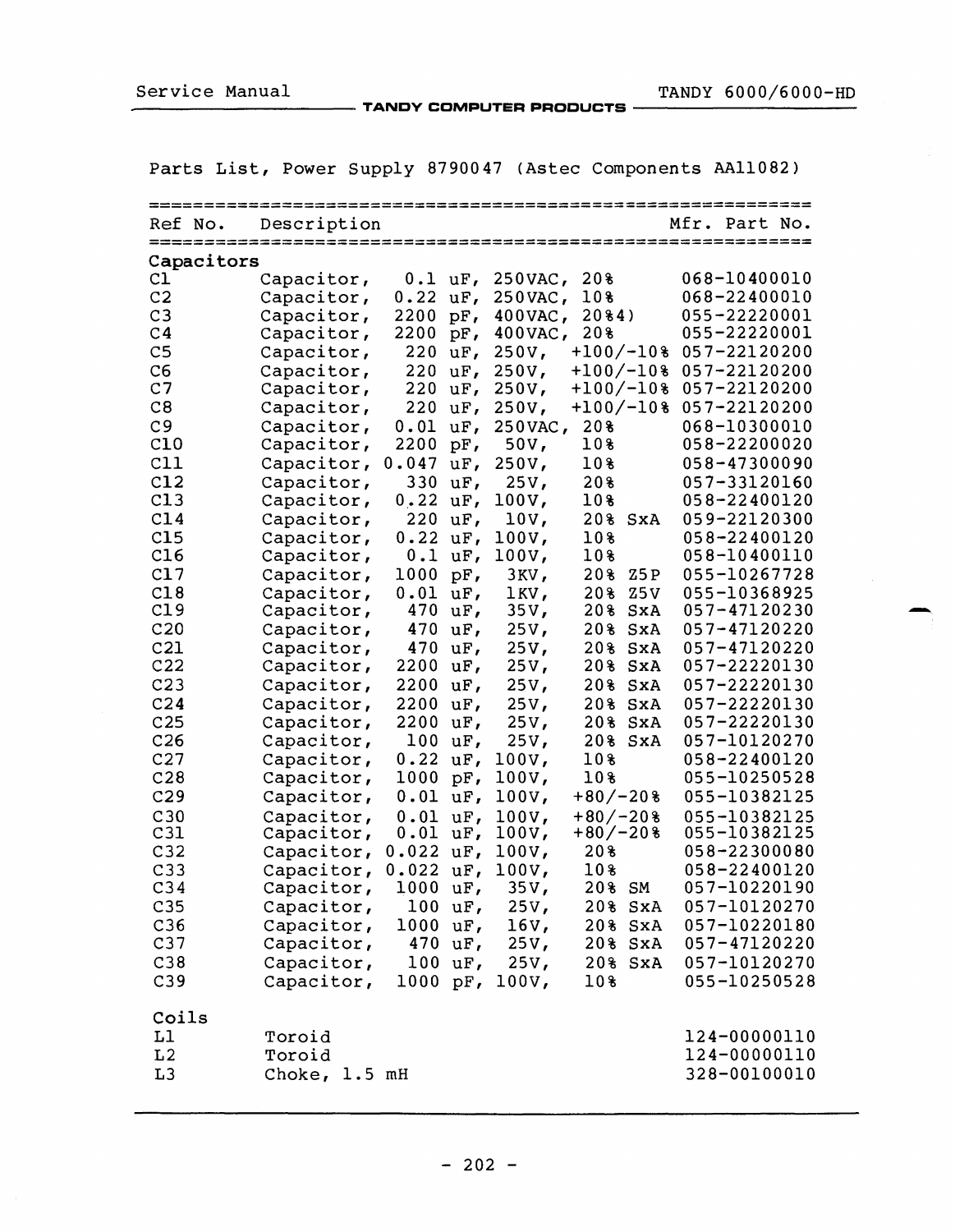Service Manual TANDY COMPUTER PRODUCTS TANDY 6000/6000-HD

|                        | Parts List, Power Supply 8790047 (Astec Components AAll082) |                              |  |
|------------------------|-------------------------------------------------------------|------------------------------|--|
|                        |                                                             |                              |  |
| Ref No.                | Description                                                 | Mfr. Part No.                |  |
| Coils (con't)          |                                                             |                              |  |
| L <sub>4</sub>         | Choke Coil Assy                                             | 852-20100010                 |  |
| L <sub>5</sub>         | Choke Coil Assy                                             | 852-20100010                 |  |
| L6                     | Filter Choke Coil Assy                                      | 852-20100220                 |  |
| L7                     | Filter Choke Coil Assy                                      | 852-20100220                 |  |
| Diodes                 |                                                             |                              |  |
| D1                     | Diode,<br>1N4606                                            | 212-10700210                 |  |
| D <sub>2</sub>         | Diode,<br><b>1N4606</b>                                     | 212-10700210                 |  |
| D <sub>3</sub>         | Diode,<br>1N4606                                            | 212-10700210                 |  |
| D <sub>4</sub>         | Diode,<br>1N4606                                            | 212-10700210                 |  |
| D <sub>5</sub>         | Diode,<br>1N4606                                            | 212-10700210<br>212-10700210 |  |
| D <sub>6</sub><br>D7   | Diode,<br>1N4606<br>Rectifier, 1N4001GP                     | 226-10400080                 |  |
| D <sub>8</sub>         | Diode,<br>1N4606                                            | 212-10700210                 |  |
| D <sub>9</sub>         | Rectifier, RGP10J                                           | 226-10400060                 |  |
| D10                    | 1N4606<br>Diode,                                            | 212-10700210                 |  |
| D11                    | Rectifier, 1N4001GP                                         | 226-10400080                 |  |
| D12                    | Rectifier,<br>RGP10J                                        | 226-10400060                 |  |
| D13                    | Rectifier, RGP10J                                           | 226-10400060                 |  |
| D14                    | Diode,<br>1N4606                                            | 212-10700210                 |  |
| D15                    | Diode,<br>1N4606                                            | 212-10700210                 |  |
| D16                    | Diode,<br>1N4606                                            | 212-10700210                 |  |
| D17                    | Rectifier, S6K20                                            | 226-11300010                 |  |
| D18                    | Rectifier,<br>RG3B                                          | 226-10700010                 |  |
| D19                    | Rectifier, S6K20                                            | 226-11300010                 |  |
| D <sub>20</sub><br>D21 | Diode, SCK S10SC3M                                          | 211-10300210<br>211-10300210 |  |
| D22                    | Diode, SCK S10SC3M<br>Rectifier, RGP10B                     | 226-10400070                 |  |
| D <sub>23</sub>        | Rectifier, 1N4001GP                                         | 226-10400080                 |  |
| D24                    | Rectifier, 1N4001GP                                         | 226-10400080                 |  |
| D <sub>25</sub>        | Rectifier, 1N4001GP                                         | 226-10400080                 |  |
| D <sub>26</sub>        | Rectifier, 1N4001GP                                         | 226-10400080                 |  |
| DB1                    | Bridge Rectifier, KBL08                                     | 226-30800010                 |  |
| Z1                     | Diode, Zener, 5.6V, 5%, 40mA                                | 222-56086002                 |  |
| <b>Fuses</b>           |                                                             |                              |  |
| F1                     | Fuse, 3.5A, 250V, 3AG                                       | 084-00300110                 |  |
| F2                     | Fuse, $15A$ , $32V$                                         | 084-00400020                 |  |
| F3                     | Fuse, $2A$ , $250V$ , $3AG$                                 | 084-00300020                 |  |
| F <sub>4</sub>         | Fuse, 2A, 250V, 3AG                                         | 084-00300020                 |  |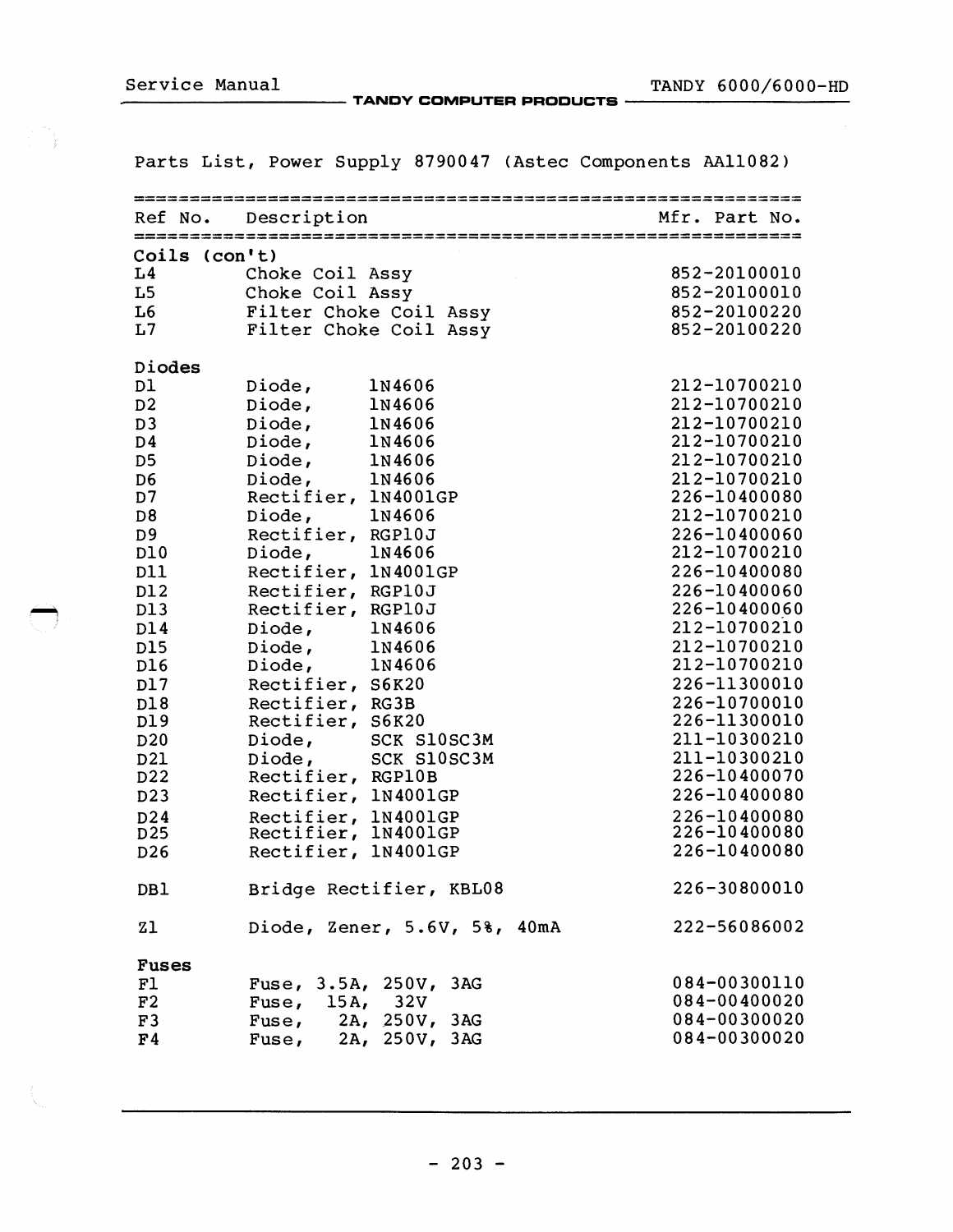Service Manual TANDY COMPUTER PRODUCTS TANDY 6000/6000-HD

|                 |           |                                                      |                    |       |                 | rarts fist, rower supply 0750047 (Astec components AAII0027 |  |
|-----------------|-----------|------------------------------------------------------|--------------------|-------|-----------------|-------------------------------------------------------------|--|
|                 | Ref No.   | Description                                          |                    |       |                 | Mfr. Part No.                                               |  |
|                 | Jumpers   |                                                      |                    |       |                 |                                                             |  |
| J1              |           | Jumper Wire, 12.7 mm                                 |                    |       |                 | 358-80800001                                                |  |
| J2              |           | Jumper Wire, 12.7 mm                                 |                    |       |                 | 358-80800001                                                |  |
| J3              |           | Jumper Wire, 12.7 mm                                 |                    |       |                 | 358-80800001                                                |  |
| J <sub>4</sub>  |           | Jumper Wire, 17 mm                                   |                    |       |                 | 358-80800001                                                |  |
| J5              |           | Jumper Wire, 17 mm                                   |                    |       |                 | 358-80800001                                                |  |
|                 |           | Integrated Circuits                                  |                    |       |                 |                                                             |  |
| ICI             |           | Regulator, LM317T                                    |                    |       |                 | 211-10300100                                                |  |
| IC <sub>2</sub> |           | Regulator, MC7912                                    |                    |       |                 | 211-10300210                                                |  |
|                 | Resistors |                                                      |                    |       |                 |                                                             |  |
| R1              |           | Thermistor,                                          | 4 ohm, 10%         |       |                 | 258-40970015                                                |  |
| R <sub>2</sub>  |           | Thermistor,                                          | 4 ohm, 10%         |       |                 | 258-40970015                                                |  |
| R <sub>3</sub>  |           | Resistor, 100K ohm, 5% lW                            |                    |       |                 | 248-10406052                                                |  |
| R <sub>4</sub>  |           | Resistor, 100K ohm, 5% 1W                            |                    |       |                 | 248-10406052                                                |  |
| R5              |           | Resistor, $10 \text{ ohm}$ , 5% $1/4W$               |                    |       |                 | 240-10006022                                                |  |
| R <sub>6</sub>  |           | Resistor, 470 ohm, 5% 1/2W                           |                    |       |                 | 240-47106033                                                |  |
| R <sub>7</sub>  |           | Resistor, $10 \text{ ohm}$ , 5% $1/4W$               |                    |       |                 | 240-10006022                                                |  |
| R8              |           | Resistor, $\overline{1}K$ ohm, $5\frac{3}{2}$ $1/4W$ |                    |       |                 | 240-10206022                                                |  |
| R <sub>9</sub>  |           | Resistor,                                            | 150 $ohm, 5% 1/4W$ |       |                 | 240-15106022                                                |  |
| R10             |           | Resistor,                                            | 100 ohm, 5% $1/4W$ |       |                 | 240-10106022                                                |  |
| R11             |           | Resistor,                                            | 470 $ohm, 5% 1/4W$ |       |                 | 240-47106022                                                |  |
| R <sub>12</sub> |           | Resistor,                                            | 470 $ohm, 5% 1/4W$ |       |                 | 240-47106022                                                |  |
| <b>R13</b>      |           | Resistor,                                            | 220 $ohm, 5% 1/4W$ |       |                 | 240-22106022                                                |  |
| R14             |           | Resistor, 27 ohm, 5% 5W, WW                          |                    |       |                 | 257-27006120                                                |  |
| <b>R15</b>      |           | Resistor, 1K ohm, 5% 1/4W                            |                    |       |                 | 240-10206022                                                |  |
| <b>R16</b>      |           | Resistor,                                            | 18 ohm, 5% 1/4W    |       |                 | 240-18006022                                                |  |
| R17             |           | Resistor, 10 ohm, 5% 1/4W                            |                    |       |                 | 240-10006022                                                |  |
| R <sub>18</sub> |           | Resistor,                                            | 56 $ohm, 5% 1/4W$  |       |                 | 240-56006022                                                |  |
| R19             |           | Resistor, 68 ohm, 5% 1/4W                            |                    |       |                 | 240-68006022                                                |  |
| R20             |           | Resistor,                                            | 100 ohm, 5% $1/4W$ |       |                 | 240-10106022                                                |  |
| R21             |           | Resistor,                                            | 510 $ohm, 5% 1/4W$ |       |                 | 257-51106120                                                |  |
| R22             |           | Resistor,                                            | 10 ohm, 5% 1/4W    |       |                 | 240-10006022                                                |  |
| R23             |           | Resistor,                                            | 330 $ohm, 5% 1/4W$ |       |                 | 240-33106022                                                |  |
| R <sub>24</sub> |           | Resistor,                                            | $.33$ ohm,         | 5% 2W |                 |                                                             |  |
| R25             |           | Resistor,                                            | 10 $ohm, 5% 1/2W$  |       |                 | 240-10006033                                                |  |
| R <sub>26</sub> |           | Resistor,                                            | 10 $ohm, 5% 1/2W$  |       |                 | 240-10006033                                                |  |
| R <sub>27</sub> |           | Resistor,                                            | 10 $ohm, 5% 1/2W$  |       |                 | 240-10006033                                                |  |
| R28             |           | Resistor,                                            | 10 $ohm, 5% 1/2W$  |       |                 | 240-10006033                                                |  |
| R29             |           | Resistor,                                            | $270$ ohm,         |       | $5\frac{1}{2W}$ | 240-27106033                                                |  |
| R30             |           | Resistor,                                            | 560 $ohm, 5% 1/2W$ |       |                 | 240-56106033                                                |  |
| R31             |           | Resistor,                                            | 39 ohm, 5% 1/4W    |       |                 | 240-39006022                                                |  |
| R32             |           | Resistor,                                            | 12 $ohm, 5% 1/4W$  |       |                 | 240-12006022                                                |  |
| R33             |           | Resistor,                                            | 330 $ohm, 5% 1/4W$ |       |                 | 240-33106022                                                |  |

Parts List, Power Supply 8790047 (Astec Components AAll082)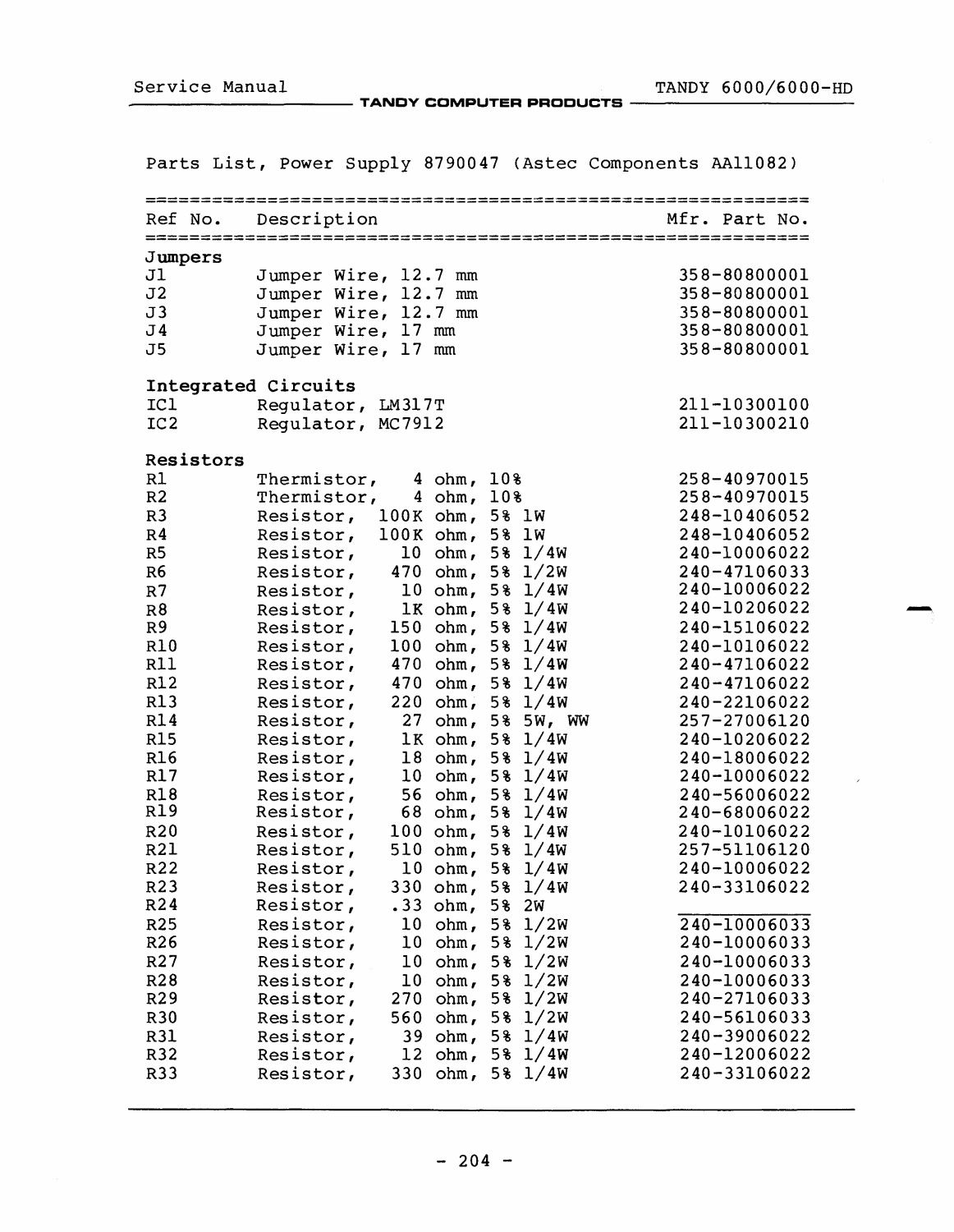Service Manual TANDY COMPUTER PRODUCTS TANDY 6000/6000-HD

Parts List, Power Supply 8790047 (Astec Components AA11082)

|                | -----------------------                        |               |
|----------------|------------------------------------------------|---------------|
| Ref No.        | Description                                    | Mfr. Part No. |
| Resistors      | $(\text{con}^{\dagger}t)$                      |               |
| R34            | 56 $ohm, 5% 1/4W$<br>Resistor,                 | 240-56006022  |
| R35            | 47 $ohm, 5% 1/4W$<br>Resistor,                 | 240-47006022  |
| R36            | $12K$ ohm, 5% $1/4W$<br>Resistor,              | 240-12306022  |
| R37            | 470 $ohm, 5% 1/4W$<br>Resistor,                | 240-47106022  |
| R38            | 12 $ohm, 5% 1/4W$<br>Resistor,                 | 240-12006022  |
| R39            | $2.7K$ ohm, $2\frac{8}{14W}$<br>Resistor,      | 247-27015022  |
| R40            | $2.7K$ ohm, $2\frac{8}{14W}$<br>Resistor,      | 247-27015022  |
| <b>R41</b>     | $100K$ ohm, 5% $1/4W$<br>Resistor,             | 240-10406022  |
| R42            | 68K ohm, 5% 1/4W<br>Resistor,                  |               |
| R43            | $100K$ ohm, 5% $1/4W$<br>Resistor,             | 240-10406022  |
| R44            | 330 ohm, 5% 2W<br>Resistor,                    | 248-33106063  |
| R45            | $0.47$ ohm,<br>5% 1W<br>Resistor,              | 247-04786054  |
| R46            | $15K$ ohm, 5% $1/4W$<br>Resistor,              | 240-15306022  |
| R47            | Resistor,<br>220 $ohm, 2% 1/4W$                | 247-22005022  |
| R48            | $220K$ ohm, 5% $1/4W$<br>Resistor,             | 240-22406022  |
| R49            | $2.2K$ ohm, $1\frac{2}{3}$ $1/4W$<br>Resistor, | 247-22014022  |
| Transformers   |                                                |               |
| T1             | Transformer Assy                               | 852-10200680  |
| T <sub>2</sub> | Transformer Assy                               | 852-10200680  |
| T <sub>3</sub> | Transformer Assy, Power                        | 852-10201300  |
| Transistors    |                                                |               |
| Q1             | Transistor, NPN, SD467                         | 209-11700460  |
| Q <sub>2</sub> | Transistor, PNP, SB561                         | 210-11700350  |
| Q <sub>3</sub> | Transistor, PNP, SB561                         | 210-11700350  |
| Q <sub>4</sub> | Transistor, NPN, SD467                         | 209-11700460  |
| Q <sub>5</sub> | Transistor, PNP, SB561                         | 210-11700350  |
| Q6             | Transistor, NPN, SD467                         | 209-11700460  |
| Q7             | Transistor, NPN, 2SC1325A                      | 209-10200040  |
| Q8             | Transistor, PNP, SB561                         | 210-11700350  |
| Q9             | IC, TL431CLP                                   | 211-10800100  |
| Miscellaneous  |                                                |               |
| <b>SCR1</b>    | SCR, Cl 2u                                     | 227-13000010  |
| <b>VDR1</b>    | <b>260VAC</b><br>VDR,                          | 256-26100014  |